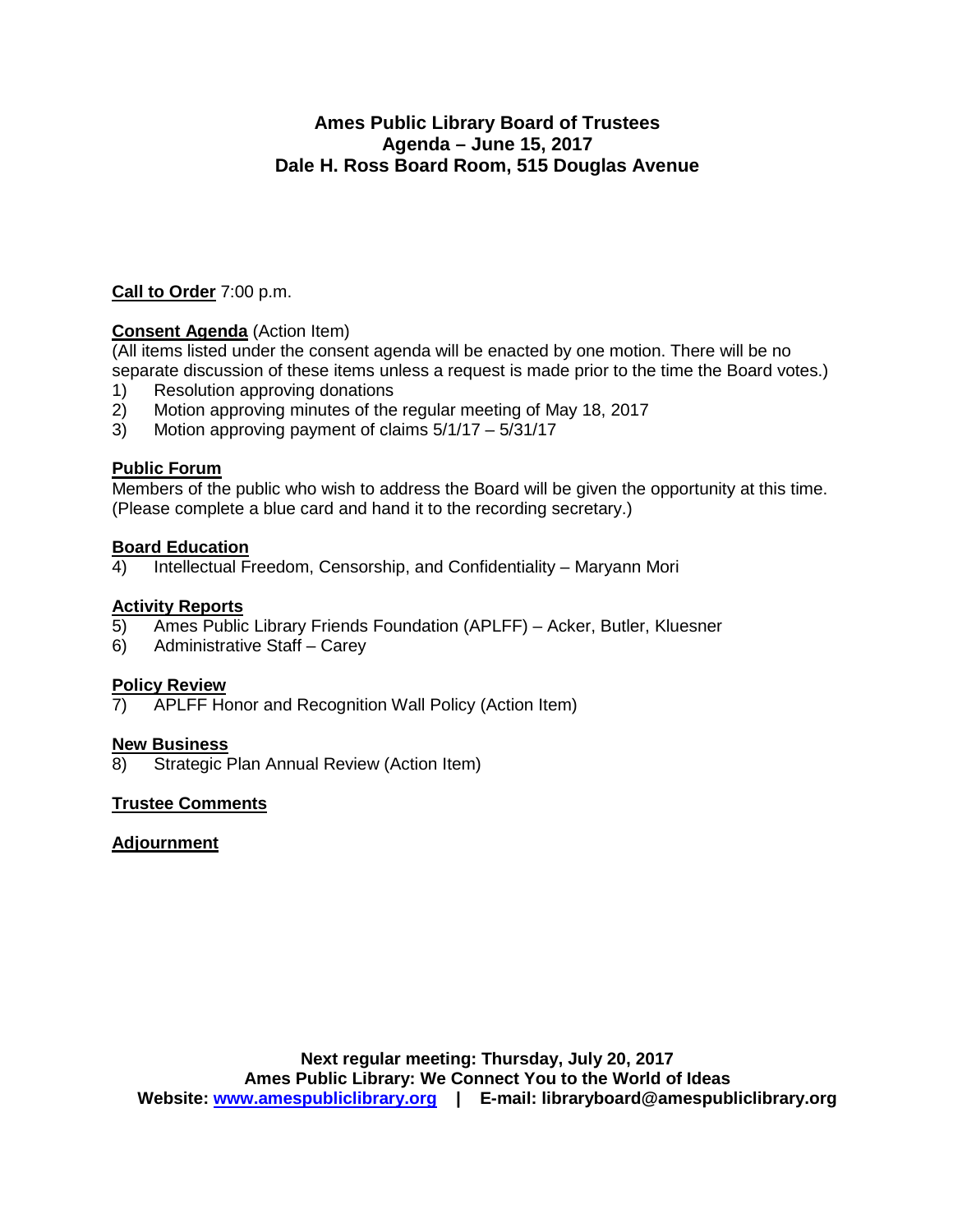# **Donations**

# **BOARD OF TRUSTEES AMES PUBLIC LIBRARY JUNE 15, 2017**

Be it resolved that the Board of Trustees, Ames Public Library, accepts the following donations:

| 1) From Alan Maximuk for Inter-library Loan expenses\$110.00         |  |
|----------------------------------------------------------------------|--|
|                                                                      |  |
| 3) In memory of Esther Harmison from Larry and Sara Mitchell \$25.00 |  |
| 4) In memory of Karen Ann Wren from:                                 |  |
|                                                                      |  |
|                                                                      |  |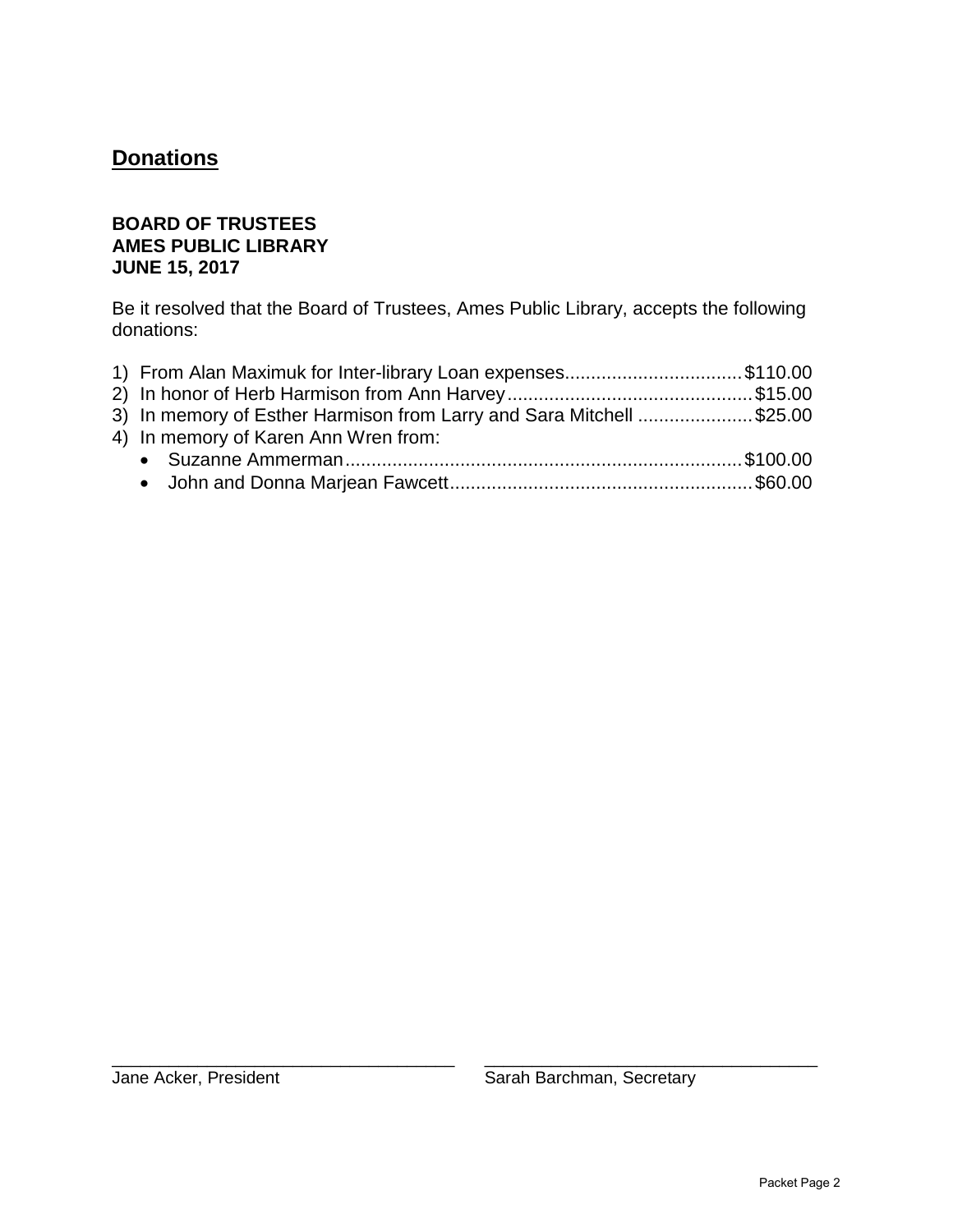#### **Ames Public Library Board of Trustees Minutes of the Regular Meeting May 18, 2017**

The Ames Public Library (APL) Board of Trustees met in regular session on Thursday, May 18, 2017 in the Dale H. Ross Board Room, 515 Douglas Avenue, with Acker, Barchman, Briese, Glatz, Kluesner, Linch, and Rohret in attendance. Butler and Marshall were excused. Library Director Carey and Youth Services staff members Anastasia Tuckness and Danielle Ziegler were also present.

**Call to Order:** Board President Acker called the meeting to order at 7:00 p.m.

#### **Consent Agenda:**

**Moved by Glatz, seconded by Briese, to adopt a resolution approving the following items on the consent agenda:**

- **1) Resolution accepting donations:** 
	- a) In honor of Kyle Briese from the staff of the Mary Greeley Home Health and Hospice Service .........................................................................................\$210.00
	- b) From the Iowa State University Women's Club Genealogy Division for books, materials, or programs of genealogical interest ................................... \$50.00
- **2) Motion approving minutes of the regular meeting of April 20, 2017**

**3) Motion approving payment of claims 4/1/2017 – 4/30/2017** 

**Vote on Motion: 6-0 (Unanimous approval.) Resolution No. 2017-L017 adopted.**

**Public Forum:** None.

**Ames Public Library Friends Foundation (APLFF) Report:** Trustee Kluesner stated that the Teen Advisory Group is planning this fall's 5K run/fundraiser, the Finance Committee is preparing the budget for the upcoming year, and the Fundraising Committee is involved in one of its two yearly solicitations. Kluesner passed out samples of the mailed pieces that went out for the spring campaign. He said APLFF is on target to raise \$150,000 and he hopes all board members will participate.

**Joint Donor Recognition Committee Report:** Acker reported that the APLFF Board approved the policy drafted by the committee this month, though some procedural decisions still need to be made. Carey said that discussion centered on the intent of the policy, which is for honorific or memorial recognition of single, unrestricted gifts of \$5,000 or more. She said the increments of giving are the same as they were for donations to the building project, and the shapes and sizes of the plaques will also be the same, so they can be added to the existing wall. She added that the Directors felt strongly about having additional ways to recognize donors, but this is a start and one new donation has already been received.

**Strategic Planning Report:** Carey said she would like to discuss the Strategic Plan in more depth in June. The State Library requires that it be revisited by the Board every year.

**Administrative Staff Report:** Carey said three interns were recently hired for Youth Services and one more is being sought. An additional Human Resources intern has been hired and Jake Jansen has been promoted to a "senior intern" position, in which he will help supervise and guide the new undergraduate intern.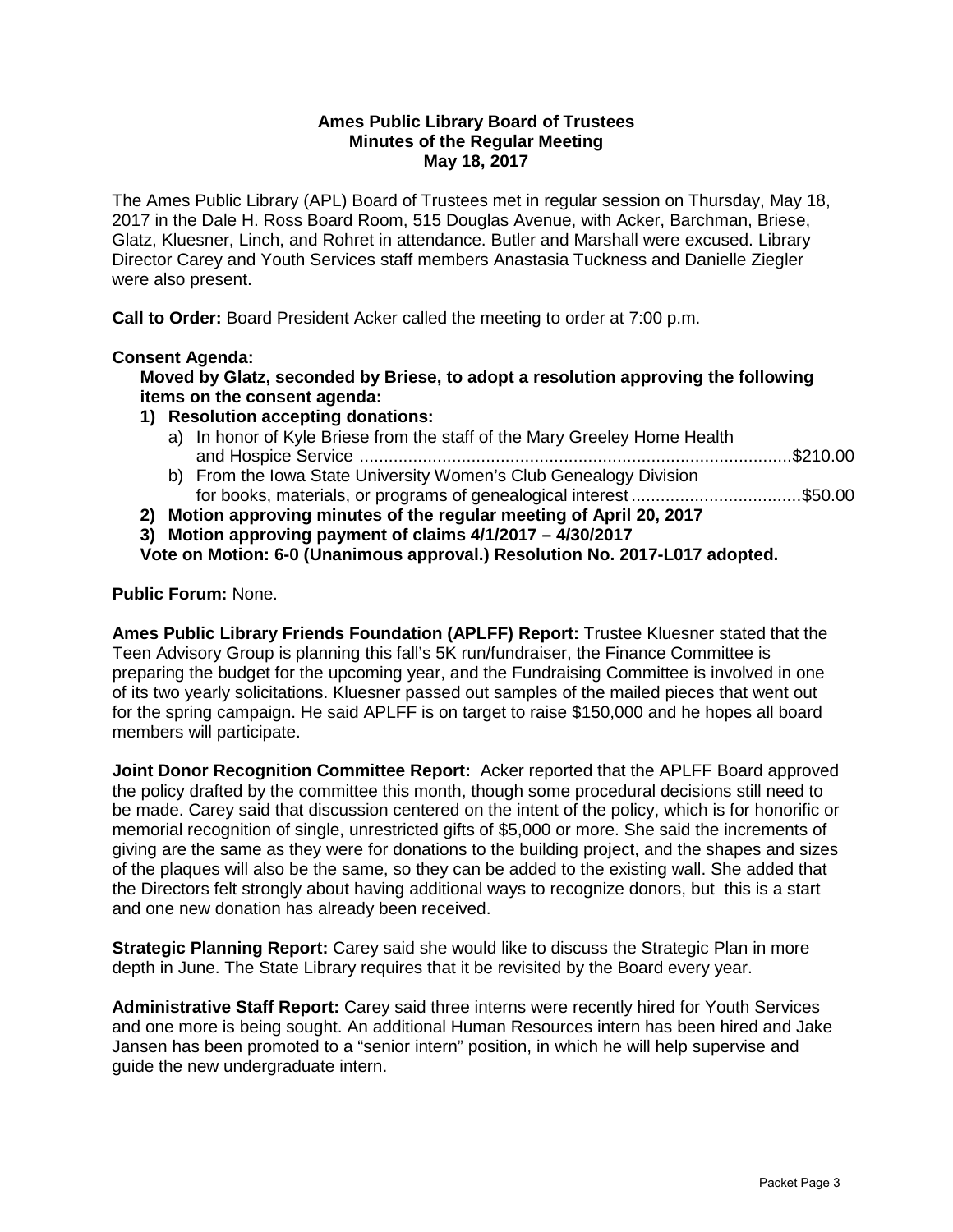Carey stated that two AmeriCorps workers have been selected to work with the Library's Youth Volunteer (APL-Y) Program and administer the summer food program. A United Way grant will be used to purchase a commercial refrigerator to help manage food flow and allow for keeping unused meals overnight. Boys & Girls Club will be the program sponsor, relieving APL of the burden of paying for unused meals and ensuring compliance with all USDA rules, while Nevada Public Schools will make the meals in its commercial kitchen.

Iowa libraries were notified this week, Carey said, that the vendor providing electronic databases made available to libraries through a state-wide consortium will be changing, based on responses to a Request for Proposal recently issued by the State Library. She said this came as a surprise and, even though the products to be provided have not yet been announced, the change will be effective July 1. Carey said staff will be working on implementing the changes, but the move will also affect APL's contracts for databases that were purchased as "add-ons" to the existing contract. APL has already signed some contracts for next year, so the timing is unfortunate with respect to the budget cycle. The effect on smaller libraries and those who have designed summer programming that includes the existing products is drastic, in some cases.

Carey said that APL and other Story County Libraries are working with *The Tribune* and a company that has exclusive rights with State Historical Society on digitizing all issues of the newspaper from its inception as *The Ames Intelligencer,* and providing searchable online access. APL's old microfilm and *The Tribune*'s bound copies will be the sources for old materials. There will be some cost sharing among the libraries and Ames Historical Society will be invited to participate as the project moves along.

Carey reported that she gave presentations about the Library to a PEO group, the Masonic Lodge, and the National Association for Retired Federal Employees in the last month. The Library hosted a town hall meeting on refugees and immigrants that was attended by over 200 people and partnered on a workshop on implicit race bias which drew close to 200.

**Board Education: 2017 Kids First Conference:** Youth Services staff members Anastasia Tuckness and Danielle Ziegler were introduced. They spoke about the Kids First Conference, which takes place in Des Moines every other year.

Ziegler stated that there were over 200 Youth Services librarians from across the state at this year's conference. APL staff members were able to attend multiple presentations, including Miss Carole, a popular children's singer; Kelly Barnhill, 2017 Newbery Medalist; and Candace Fleming, winner of the Robert F. Sibert Informational Book Medal. Tuckness said there were a variety of plenary sessions and break-outs. Those who attended gained ideas ranging from puppetry and storytimes presentation to the handling of children left alone in the library and how to deal with their parents.

Carey added that Tuckness and Ziegler gave an award-winning Best Books presentation at the conference. All members of APL staff who attended the conference wrote up what they learned and will share with each other.

#### **Director's Goals and Development Plan: Moved by Kluesner , seconded by Barchman , to approve the APL Director's Goals.**

Carey stated that many of her goals are associated with the Strategic Plan Initiatives. In response to some questions, Carey stated that:

• A review of all job descriptions is being done in conjunction with core competency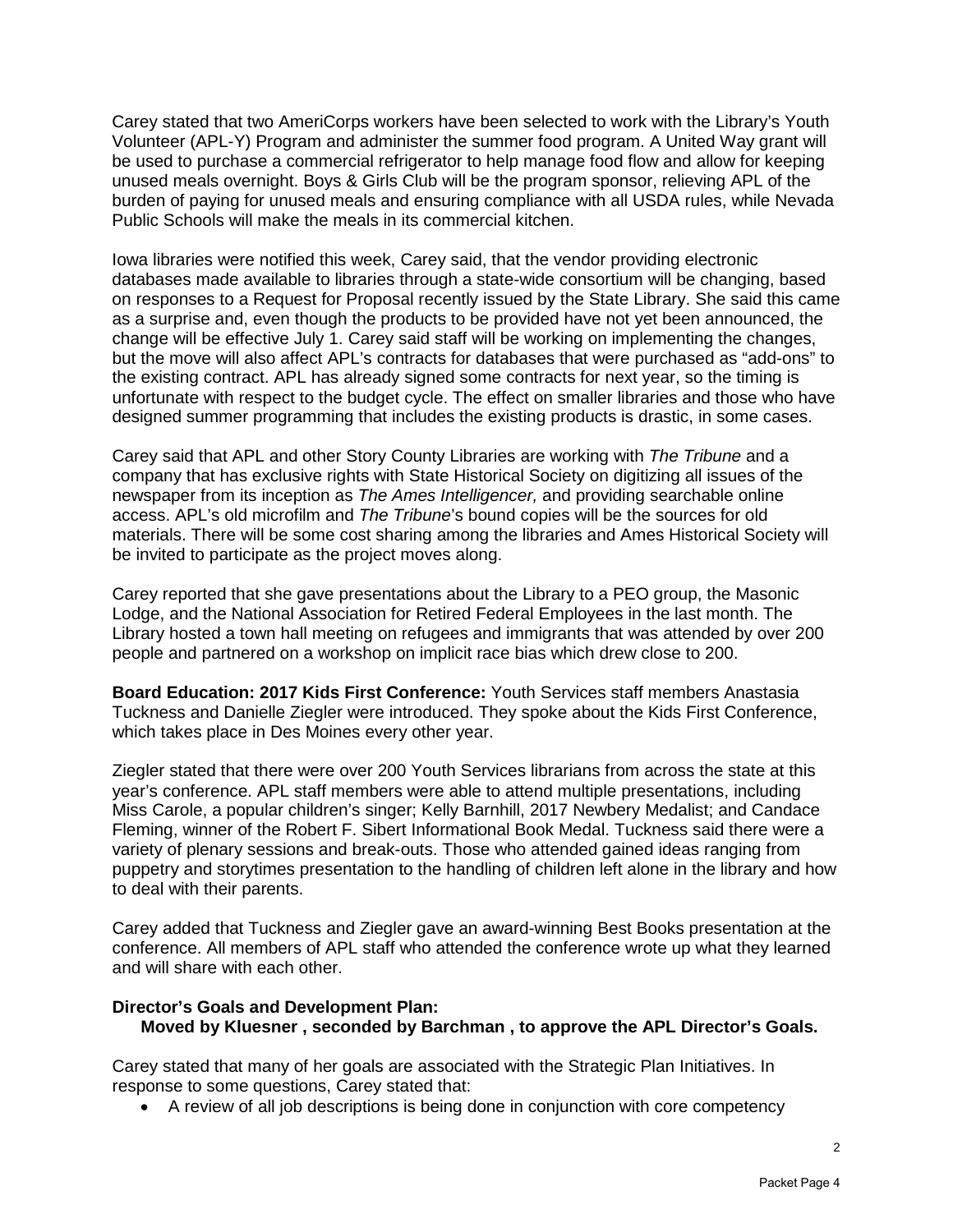development. Library interns are interviewing staff members and will work to make sure the job descriptions match the core competencies; the core competencies will then feed back into the employee evaluation process.

- The State Library Commission recently changed the accreditation standards and all libraries were granted a one-year extension; APL's is now valid through June 2019.
- The "two-year post occupancy survey" will be conducted because it is one of the Leadership in Energy and Environmental Design (LEED) Certification requirements. It affords an opportunity to identify any issues with the building and could provide the basis for the Library's next Capital Improvement Plan. Ascertaining what might still be done to enhance the building could also present a fundraising opportunity or project for APLFF.

#### **Vote on Motion: 6-0. Approved unanimously.**

#### **Revised Agreement with APLFF:**

#### **Moved by Briese, seconded by Glatz, to adopt a resolution adopting the revised agreement with Ames Public Library Friends Foundation as presented/amended.**

It was noted that the background information in the original first paragraph was removed. Language stating that APLFF will operate in a manner that will not jeopardize the library's status as a public institution was added, as was a statement that the library will honor donor intent.

There was discussion about why portions of the paragraphs named Purpose, Goals, and Responsibilities were included in this document. On one hand, they seem indicative of the bylaws and operations of APLFF itself, rather than an agreement between two independent parties. On the other, they clarify APLFF's role and spell out the relationship that exists between the Library and the 501(c)(3) organization, and this information could be of interest to donors. It was suggested that a reference to the annual Memorandum of Understanding (MOU) be included next time the agreement is reviewed.

It was requested that Section 4 of the final version of the policy include a line break and new sub point "e" after the first sentence in 4d, so that the rest of the outline continues with points f, g, and h.

#### **Vote on Motion to approve the agreement as presented with a formatting correction in Section 4 - Responsibilities: 6-0. Motion aproved unanimously. Resolution No. 2017- L018 adopted.**

#### **OCLC FY18 Subscription Renewals:**

**Moved by Briese, seconded by Rohret, to adopt a resolution approving renewal of OCLC Subscriptions for fiscal year 2017/18 at a cost not to exceed \$30,078.98. Vote on Motion: 6-0. (Unanimous approval.) Resolution No. 2017-L019 adopted.**

**Committee Appointments:** Acker thanked the trustees for their willingness to serve on the Board's committees.

**Trustee Comments:** Kluesner thanked Acker and Carey for conducting his trustee orientation session.

**Adjournment:** Adjourned by consensus at 7:52 p.m.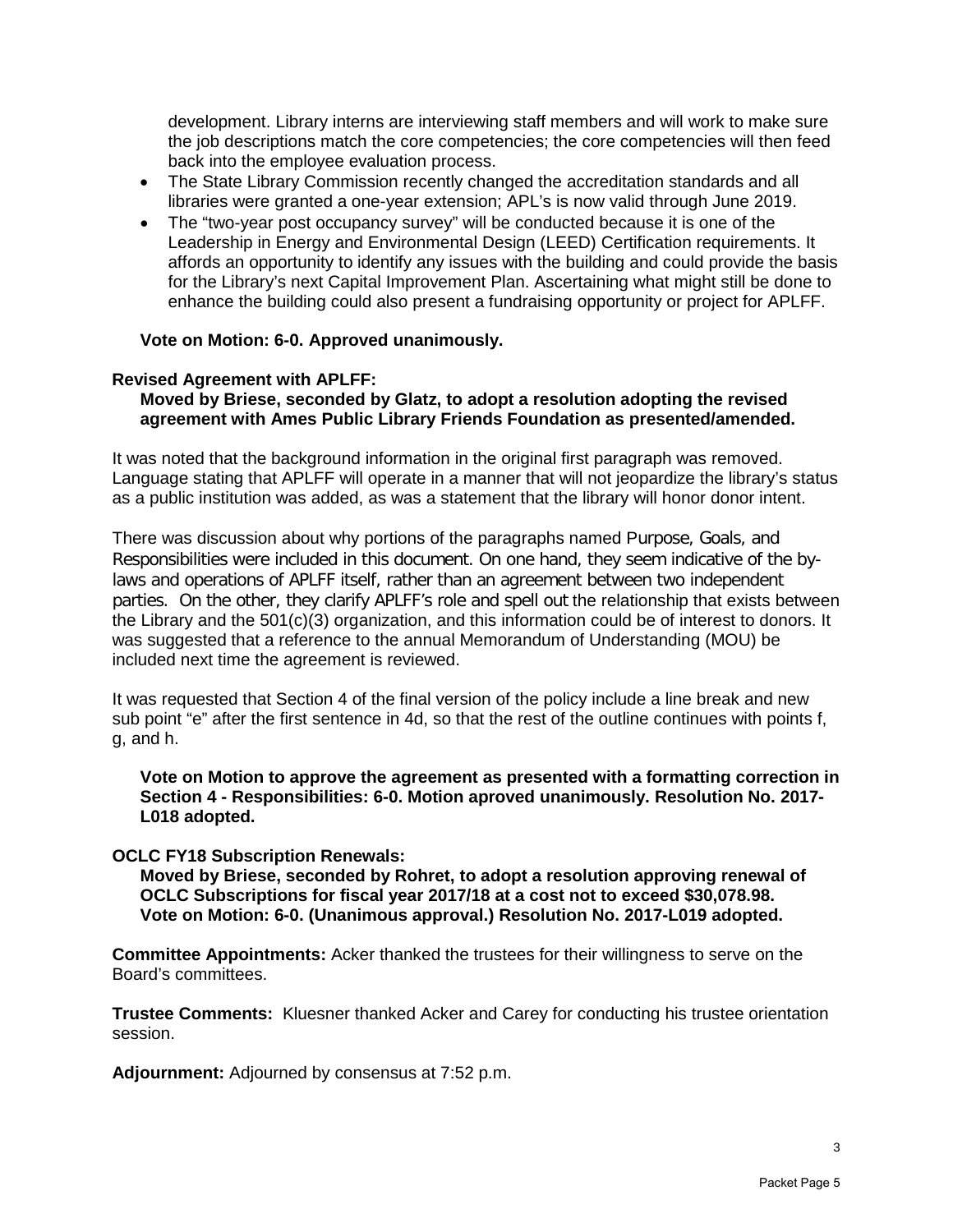The next regular meeting will be on Thursday, June 15, 2017, at 7:00 p.m., in the Dale H. Ross Board Room, Ames Public Library, 515 Douglas Avenue.

\_\_\_\_\_\_\_\_\_\_\_\_\_\_\_\_\_\_\_\_\_\_\_\_\_\_\_\_\_\_\_\_\_\_\_\_ \_\_\_\_\_\_\_\_\_\_\_\_\_\_\_\_\_\_\_\_\_\_\_\_\_\_\_\_\_\_\_\_\_\_\_ Karen C. Thompson, Administrative Assistant Sarah Barchman, Board Secretary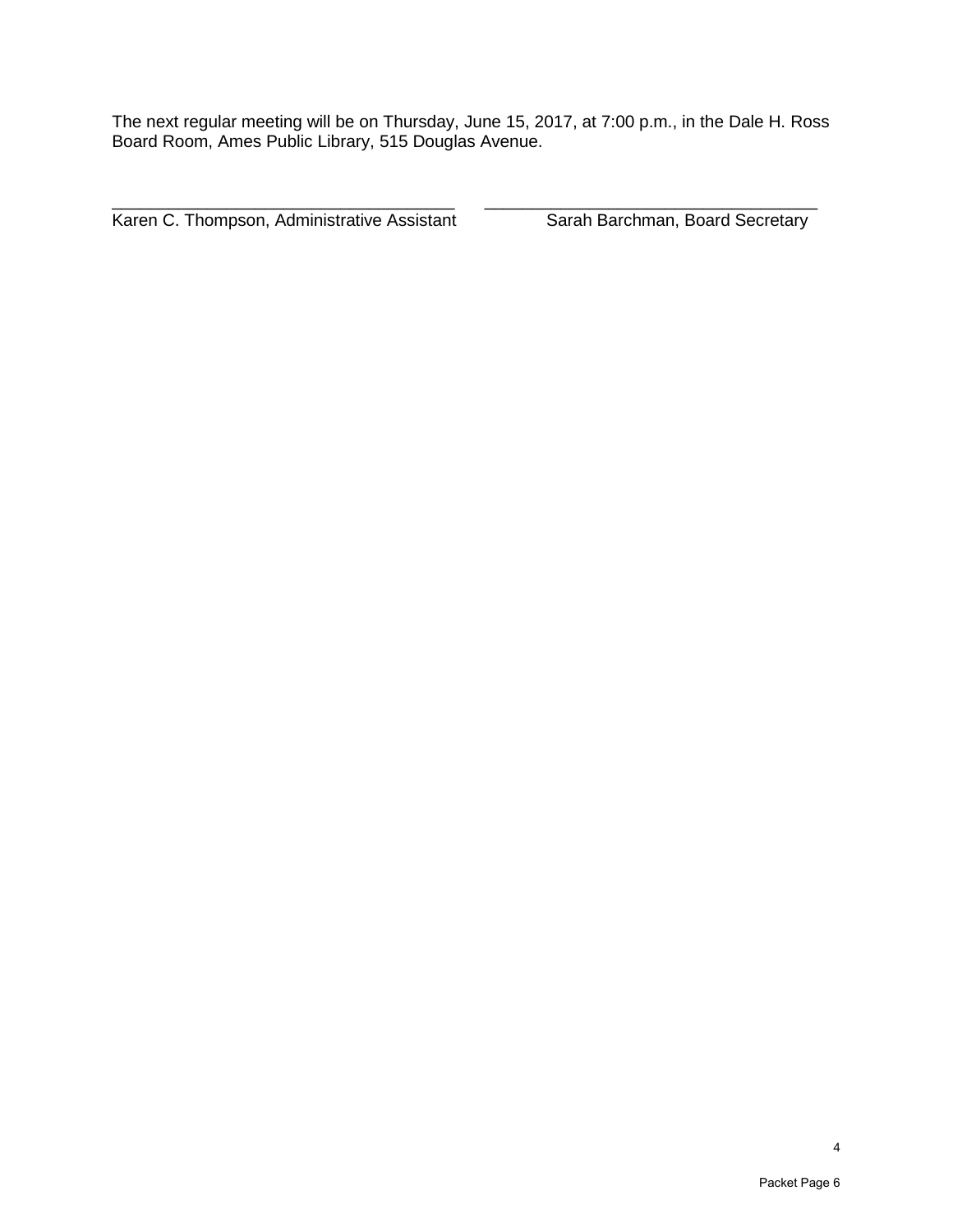| Administration                   |                                  |                                     |           |
|----------------------------------|----------------------------------|-------------------------------------|-----------|
| <b>PAYROLL SUMMARY</b>           | PERMANENT SALARIES/WAGES         | \$                                  | 41,038.78 |
| <b>PAYROLL SUMMARY</b>           | <b>EMPLOYEE AWARDS</b>           | \$                                  | 175.00    |
| <b>PAYROLL SUMMARY</b>           | <b>IPERS DISABILITY</b>          | \$                                  | 186.21    |
| <b>PAYROLL SUMMARY</b>           | LIFE INSURANCE                   | \$                                  | 67.50     |
| <b>PAYROLL SUMMARY</b>           | <b>HEALTH INSURANCE</b>          | \$                                  | 5,770.32  |
| <b>PAYROLL SUMMARY</b>           | <b>MEDICARE FICA</b>             | \$                                  | 588.51    |
| <b>PAYROLL SUMMARY</b>           | <b>FICA</b>                      | \$                                  | 2,516.43  |
| <b>PAYROLL SUMMARY</b>           | <b>IPERS</b>                     | $\overline{\xi}$                    | 3,664.76  |
| <b>PAYROLL SUMMARY</b>           | <b>WORKERS COMP</b>              | \$                                  | 122.28    |
| <b>APRIL INFO SERVICE CHGS</b>   | <b>CITY DATA SERVICES</b>        | \$                                  | 2,838.84  |
| <b>APR MESSENGER CHARGES</b>     | <b>MESSENGER SERVICE</b>         | \$                                  | 410.82    |
| <b>APRIL 2017 PRINTING CHRGS</b> | PRINT SHOP SERVICES              | $\overline{\mathsf{S}}$             | 12.00     |
| <b>MAY TELEPHONE SYSTEM CHGS</b> | <b>CITY PHONE SERVICE</b>        | $\overline{\xi}$                    | 369.68    |
| APR. 2017 EQUIPMENT CHRGS        | <b>FLEET MAINTENANCE</b>         | \$                                  | 317.74    |
| APR. 2017 EQUIPMENT CHRGS        | FLEET REPLACEMENT                | \$                                  | 2,220.00  |
| <b>KETCHAM, RICH</b>             | <b>OUTSIDE PROFESSIONAL SVCS</b> | \$                                  | 250.00    |
| <b>APRIL POSTAGE CHARGES</b>     | POSTAGE/FREIGHT                  | \$                                  | 25.26     |
| <b>BANK OF AMERICA</b>           | <b>CONFERENCES</b>               | \$                                  | 450.00    |
| <b>BANK OF AMERICA</b>           | DUES/MEMBERSHIPS                 | \$                                  | 330.00    |
| <b>DEX MEDIA EAST</b>            | <b>ADVERTISING</b>               | $\overline{\xi}$                    | 15.50     |
| <b>CITY OF AMES UTILITIES</b>    | <b>ELECTRIC SERVICE</b>          | \$                                  | 9,859.86  |
| <b>CENTURYLINK</b>               | <b>OUTSIDE PHONE SERVICE</b>     | \$                                  | 232.10    |
| <b>VERIZON WIRELESS</b>          | <b>OUTSIDE PHONE SERVICE</b>     | \$                                  | 165.54    |
| IA COMMUNICATIONS NETWORK        | <b>OUTSIDE PHONE SERVICE</b>     | \$                                  | 931.00    |
| <b>CITY OF AMES UTILITIES</b>    | WATER/SEWER                      | \$                                  | 378.92    |
| <b>CHITTY GARBAGE SERVICE IN</b> | <b>WASTE DISPOSAL</b>            | \$                                  | 182.14    |
| <b>ALLIANT ENERGY</b>            | <b>NATURAL GAS</b>               | $\overline{\mathsf{S}}$             | 83.59     |
| <b>COMFORT SYSTEMS USA MIDWE</b> | <b>MAINTENANCE CONTRACTS</b>     | \$                                  | 1,008.00  |
| <b>FITZ ELECTRIC</b>             | <b>STRUCTURAL REPAIRS</b>        | $\overline{\boldsymbol{\varsigma}}$ | 57.00     |
| ORNING GLASS CO                  | <b>STRUCTURAL REPAIRS</b>        | \$                                  | 125.00    |
| WOODMAN CONTROLS COMPANY         | FIXED EQUIPMENT REPAIR           | \$                                  | 269.26    |
| <b>COMFORT SYSTEMS USA MIDWE</b> | FIXED EQUIPMENT REPAIR           | \$                                  | 2,255.87  |
| <b>RECLASS LIBRARY EXPENSE</b>   | <b>TECHNOLOGY MAINT/SUPPORT</b>  | \$                                  | (856.00)  |
| <b>BANK OF AMERICA</b>           | TECHNOLOGY MAINT/SUPPORT         | $\overline{\xi}$                    | 856.00    |
| <b>ENVISIONWARE INC</b>          | <b>TECHNOLOGY MAINT/SUPPORT</b>  | $\overline{\boldsymbol{\zeta}}$     | 182.00    |
| <b>ACTION INFORMATION SYSTEM</b> | TECHNOLOGY MAINT/SUPPORT         | $\overline{\boldsymbol{\zeta}}$     | 233.33    |
| <b>OXEN TECHNOLOGY</b>           | TECHNOLOGY MAINT/SUPPORT         | \$                                  | 1,480.94  |
| <b>XEROX CORPORATION</b>         | RENTALS/LEASES                   | \$                                  | 1,125.19  |
| <b>G &amp; K SERVICES</b>        | <b>NON-CITY SERVICE</b>          | $\overline{\xi}$                    | 135.00    |
| NATIONWIDE OFFICE CLEANER        | <b>NON-CITY SERVICE</b>          | $\overline{\boldsymbol{\zeta}}$     | 5,759.42  |
| <b>CH ISSUES</b>                 | <b>OFFICE SUPPLIES</b>           | \$                                  | 206.12    |
| <b>BANK OF AMERICA</b>           | OFFICE SUPPLIES                  | $\overline{\xi}$                    | 215.18    |
| <b>RECLASS LIBRARY EXPENSE</b>   | MINOR COMPUTER EQUIPMENT         | $\overline{\xi}$                    | 856.00    |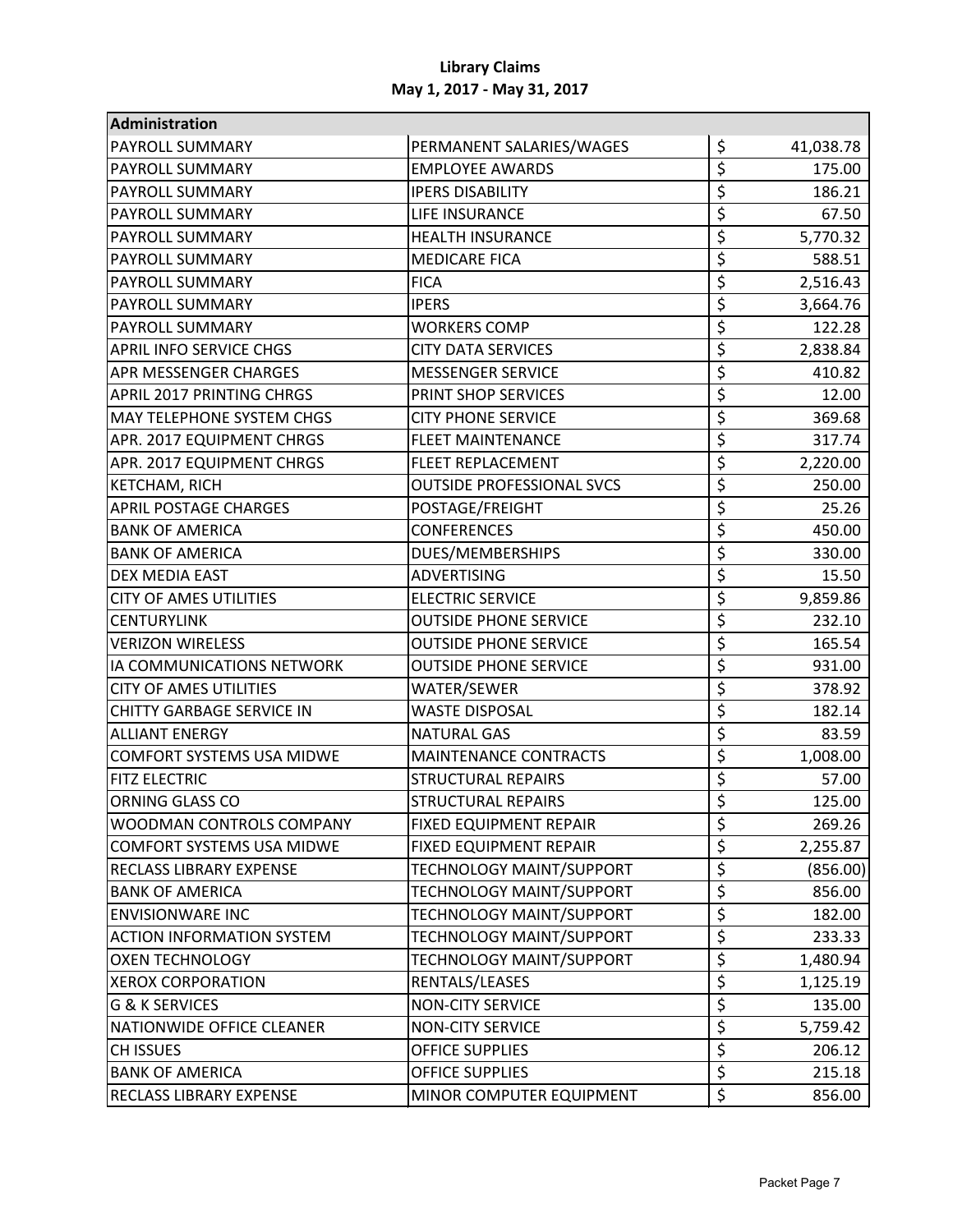| <b>BANK OF AMERICA</b>           | MINOR COMPUTER EQUIPMENT         | \$                                  | 358.77    |
|----------------------------------|----------------------------------|-------------------------------------|-----------|
| <b>BANK OF AMERICA</b>           | <b>AG/HORT SUPPLIES</b>          | \$                                  | 20.92     |
| <b>SIGN PRO</b>                  | <b>STRUCTURAL MATERIAL</b>       | $\overline{\boldsymbol{\varsigma}}$ | 112.00    |
| <b>BANK OF AMERICA</b>           | <b>CLEANING SUPPLIES</b>         | \$                                  | 14.38     |
| <b>BANK OF AMERICA</b>           | <b>EQUIPMENT PARTS/SUPPLIES</b>  | \$                                  | 67.50     |
| <b>BANK OF AMERICA</b>           | MINOR EQUIPMENT/TOOLS            | $\overline{\xi}$                    | 9.62      |
| SAMS CLUB DIRECT COMM ACC        | <b>FOOD</b>                      | $\overline{\boldsymbol{\varsigma}}$ | 51.70     |
| <b>BANK OF AMERICA</b>           | <b>FOOD</b>                      | $\overline{\xi}$                    | 11.97     |
| HY VEE INC                       | <b>FOOD</b>                      | $\overline{\xi}$                    | 760.94    |
| SAMS CLUB DIRECT COMM ACC        | <b>SPECIAL PROJECT SUPPLIES</b>  | $\overline{\boldsymbol{\zeta}}$     | 8.98      |
| <b>BANK OF AMERICA</b>           | <b>SPECIAL PROJECT SUPPLIES</b>  | $\overline{\boldsymbol{\zeta}}$     | 95.06     |
| HY VEE INC                       | <b>SPECIAL PROJECT SUPPLIES</b>  | $\overline{\xi}$                    | 127.50    |
|                                  | <b>Total Administration</b>      | $\overline{\boldsymbol{\zeta}}$     | 88,750.43 |
| <b>Operations Services</b>       |                                  |                                     |           |
| <b>PAYROLL SUMMARY</b>           | TEMPORARY SALARIES/WAGES         | \$                                  | 10,835.83 |
| PAYROLL SUMMARY                  | <b>MEDICARE FICA</b>             | \$                                  | 157.11    |
| <b>PAYROLL SUMMARY</b>           | <b>FICA</b>                      | $\overline{\xi}$                    | 671.82    |
| PAYROLL SUMMARY                  | <b>IPERS</b>                     | $\overline{\xi}$                    | 967.65    |
| <b>PAYROLL SUMMARY</b>           | <b>WORKERS COMP</b>              | \$                                  | 109.76    |
| <b>MAY TELEPHONE SYSTEM CHGS</b> | <b>CITY PHONE SERVICE</b>        | $\overline{\xi}$                    | 46.21     |
|                                  | <b>Total Operations Services</b> | $\overline{\boldsymbol{\xi}}$       | 12,788.38 |
| <b>Resource Services</b>         |                                  |                                     |           |
| <b>PAYROLL SUMMARY</b>           | PERMANENT SALARIES/WAGES         | \$                                  | 20,410.22 |
| <b>PAYROLL SUMMARY</b>           | TEMPORARY SALARIES/WAGES         | $\overline{\xi}$                    | 150.00    |
| <b>PAYROLL SUMMARY</b>           | <b>EMPLOYEE AWARDS</b>           | $\overline{\xi}$                    | 25.00     |
| PAYROLL SUMMARY                  | <b>IPERS DISABILITY</b>          | $\overline{\xi}$                    | 95.35     |
| <b>PAYROLL SUMMARY</b>           | LIFE INSURANCE                   | $\overline{\xi}$                    | 47.50     |
| <b>PAYROLL SUMMARY</b>           | <b>HEALTH INSURANCE</b>          | $\overline{\xi}$                    | 3,602.08  |
| <b>PAYROLL SUMMARY</b>           | <b>MEDICARE FICA</b>             | $\overline{\boldsymbol{\zeta}}$     | 279.42    |
| <b>PAYROLL SUMMARY</b>           | <b>FICA</b>                      | $\overline{\boldsymbol{\zeta}}$     | 1,194.74  |
| <b>PAYROLL SUMMARY</b>           | <b>IPERS</b>                     | $\overline{\xi}$                    | 1,836.02  |
| <b>PAYROLL SUMMARY</b>           | <b>WORKERS COMP</b>              | \$                                  | 26.76     |
| <b>MAY TELEPHONE SYSTEM CHGS</b> | <b>CITY PHONE SERVICE</b>        | $\overline{\xi}$                    | 184.84    |
| <b>BAKER &amp; TAYLOR INC</b>    | <b>EQUIPMENT PARTS/SUPPLIES</b>  | $\overline{\xi}$                    | 762.20    |
| <b>CRYSTAL CLEAR WATER</b>       | <b>EQUIPMENT PARTS/SUPPLIES</b>  | \$                                  | 37.50     |
| DEMCO INC                        | <b>EQUIPMENT PARTS/SUPPLIES</b>  | $\overline{\xi}$                    | 1,854.06  |
| ORIENTAL TRADING COMPANY         | <b>EQUIPMENT PARTS/SUPPLIES</b>  | $\overline{\boldsymbol{\zeta}}$     | 109.97    |
| <b>MIDWEST TAPE</b>              | <b>EQUIPMENT PARTS/SUPPLIES</b>  | $\overline{\xi}$                    | 213.00    |
| <b>ELM USA INC</b>               | <b>EQUIPMENT PARTS/SUPPLIES</b>  | $\overline{\boldsymbol{\zeta}}$     | 177.95    |
| <b>BANK OF AMERICA</b>           | <b>ELECTRONIC LICENSES</b>       | $\overline{\xi}$                    | 46.89     |
| <b>OVERDRIVE</b>                 | <b>ELECTRONIC LICENSES</b>       | $\overline{\xi}$                    | 3,505.70  |
| <b>DES MOINES REGISTER</b>       | <b>PERIODICALS</b>               | $\overline{\xi}$                    | 141.75    |
| <b>BAKER &amp; TAYLOR INC</b>    | YOUTH COLLECTION                 | $\overline{\xi}$                    | 3,943.65  |
| <b>RECORDED BOOKS LLC</b>        | YOUTH COLLECTION                 | $\overline{\xi}$                    | 137.87    |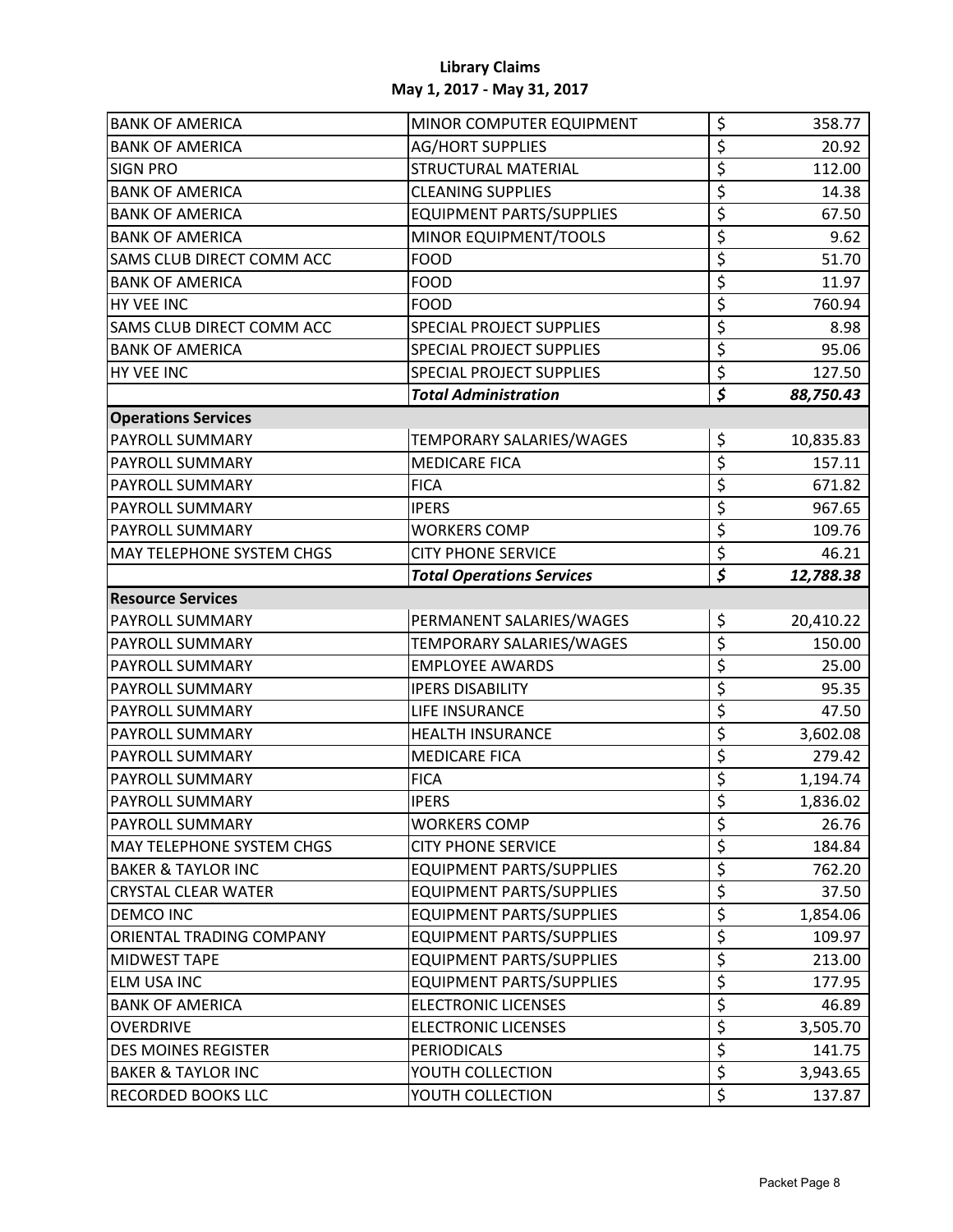| AMAZON                           | YOUTH COLLECTION               | \$                              | 2,289.66  |
|----------------------------------|--------------------------------|---------------------------------|-----------|
| <b>FOLKMANIS INC</b>             | YOUTH COLLECTION               | \$                              | 498.53    |
| <b>MIDWEST TAPE</b>              | YOUTH COLLECTION               | \$                              | 1,140.04  |
| <b>BANK OF AMERICA</b>           | YOUTH COLLECTION               | \$                              | 2,038.71  |
| <b>AMS BOOSTER CLUB</b>          | YOUTH COLLECTION               | \$                              | 34.98     |
| <b>BOOK FARM INC</b>             | YOUTH COLLECTION               | $\overline{\xi}$                | 518.58    |
| <b>AMAZON</b>                    | AUDIO-VISUAL COLLECTION        | \$                              | 946.53    |
| <b>MIDWEST TAPE</b>              | AUDIO-VISUAL COLLECTION        | $\overline{\xi}$                | 12,472.85 |
| <b>BAKER &amp; TAYLOR INC</b>    | ADULT PRINT COLLECTION         | \$                              | 10,405.04 |
| <b>AMAZON</b>                    | <b>ADULT PRINT COLLECTION</b>  | $\overline{\boldsymbol{\zeta}}$ | 1,355.43  |
| <b>NADA APPRAISAL GUIDES</b>     | <b>ADULT PRINT COLLECTION</b>  | \$                              | 75.00     |
| <b>BANK OF AMERICA</b>           | <b>ADULT PRINT COLLECTION</b>  | $\overline{\xi}$                | 2,334.03  |
| <b>GALE GROUP</b>                | ADULT PRINT COLLECTION         | $\overline{\xi}$                | 1,329.78  |
|                                  | <b>Total Resource Services</b> | $\overline{\boldsymbol{\zeta}}$ | 74,221.63 |
| <b>Youth Services</b>            |                                |                                 |           |
| PAYROLL SUMMARY                  | PERMANENT SALARIES/WAGES       | \$                              | 33,983.08 |
| <b>PAYROLL SUMMARY</b>           | TEMPORARY SALARIES/WAGES       | $\overline{\xi}$                | 754.00    |
| PAYROLL SUMMARY                  | <b>IPERS DISABILITY</b>        | $\overline{\xi}$                | 164.15    |
| <b>PAYROLL SUMMARY</b>           | LIFE INSURANCE                 | $\overline{\xi}$                | 75.00     |
| <b>PAYROLL SUMMARY</b>           | <b>HEALTH INSURANCE</b>        | \$                              | 5,764.16  |
| <b>PAYROLL SUMMARY</b>           | <b>MEDICARE FICA</b>           | $\overline{\mathsf{S}}$         | 480.47    |
| <b>PAYROLL SUMMARY</b>           | <b>FICA</b>                    | $\overline{\xi}$                | 2,054.47  |
| <b>PAYROLL SUMMARY</b>           | <b>IPERS</b>                   | \$                              | 3,102.01  |
| <b>PAYROLL SUMMARY</b>           | <b>WORKERS COMP</b>            | $\overline{\xi}$                | 52.15     |
| <b>APRIL 2017 PRINTING CHRGS</b> | PRINT SHOP SERVICES            | \$                              | 46.57     |
| <b>MAY TELEPHONE SYSTEM CHGS</b> | <b>CITY PHONE SERVICE</b>      | $\overline{\xi}$                | 277.26    |
| <b>APRIL POSTAGE CHARGES</b>     | POSTAGE/FREIGHT                | $\overline{\xi}$                | 4.07      |
| UNITED WAY REIMB HEID DEN        | <b>CONFERENCES</b>             | \$                              | (231.45)  |
| <b>BANK OF AMERICA</b>           | <b>CONFERENCES</b>             | $\overline{\boldsymbol{\zeta}}$ | 744.79    |
| <b>AMER LIBRARY ASSOCIATION</b>  | DUES/MEMBERSHIPS               | $\overline{\xi}$                | 247.00    |
| <b>BANK OF AMERICA</b>           | MINOR OFFICE EQUIPMENT         | $\overline{\xi}$                | 396.00    |
| <b>BANK OF AMERICA</b>           | <b>FOOD</b>                    | \$                              | 115.69    |
| LIB YOUTH SERVICE TSHIRTS        | SPECIAL PROJECT SUPPLIES       | $\overline{\xi}$                | (110.80)  |
| <b>BANK OF AMERICA</b>           | SPECIAL PROJECT SUPPLIES       | $\overline{\xi}$                | 1,080.31  |
| <b>WORREL, BRIAN</b>             | SPECIAL PROJECT SUPPLIES       | \$                              | 15.00     |
|                                  | <b>Total Youth Services</b>    | $\overline{\boldsymbol{\zeta}}$ | 49,013.93 |
| <b>Adult Services</b>            |                                |                                 |           |
| <b>PAYROLL SUMMARY</b>           | PERMANENT SALARIES/WAGES       | \$                              | 34,732.06 |
| <b>PAYROLL SUMMARY</b>           | <b>EMPLOYEE AWARDS</b>         | $\overline{\xi}$                | 125.00    |
| PAYROLL SUMMARY                  | <b>IPERS DISABILITY</b>        | $\overline{\boldsymbol{\zeta}}$ | 146.07    |
| <b>PAYROLL SUMMARY</b>           | LIFE INSURANCE                 | $\overline{\xi}$                | 70.00     |
| PAYROLL SUMMARY                  | <b>HEALTH INSURANCE</b>        | \$                              | 5,203.80  |
| PAYROLL SUMMARY                  | <b>MEDICARE FICA</b>           | $\overline{\xi}$                | 489.23    |
| PAYROLL SUMMARY                  | <b>FICA</b>                    | $\overline{\xi}$                | 2,091.83  |
|                                  |                                |                                 |           |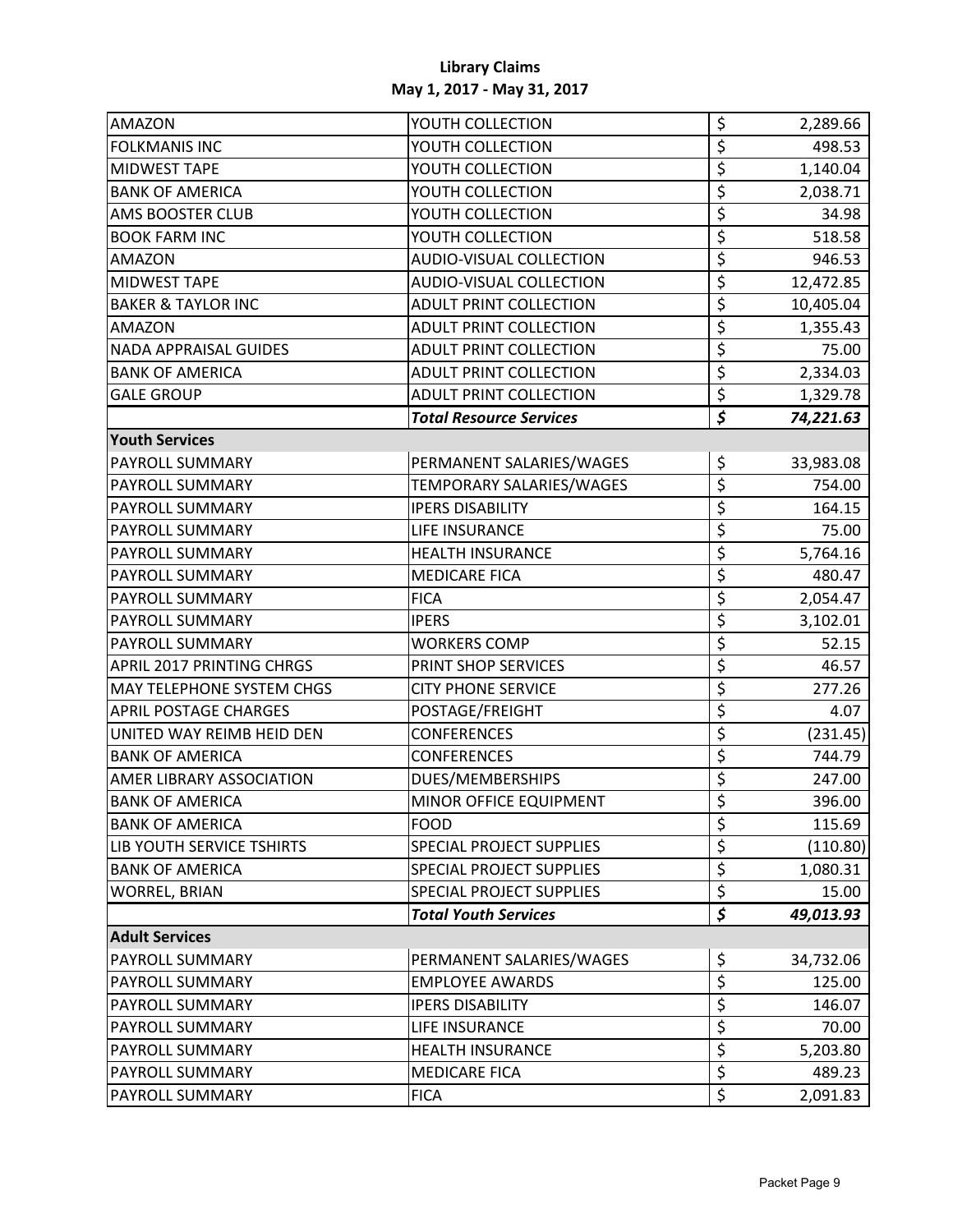| <b>PAYROLL SUMMARY</b>           | <b>IPERS</b>                           | \$                                  | 3,101.56      |  |
|----------------------------------|----------------------------------------|-------------------------------------|---------------|--|
| PAYROLL SUMMARY                  | <b>WORKERS COMP</b>                    | \$                                  | 41.66         |  |
| MAY TELEPHONE SYSTEM CHGS        | <b>CITY PHONE SERVICE</b>              | $\overline{\xi}$                    | 277.26        |  |
| <b>BANK OF AMERICA</b>           | <b>TRAINING</b>                        | $\overline{\xi}$                    | 180.00        |  |
| <b>BANK OF AMERICA</b>           | <b>SPECIAL PROJECT SUPPLIES</b>        | $\overline{\xi}$                    | 63.89         |  |
|                                  | <b>Total Adult Services</b>            | $\overline{\boldsymbol{\zeta}}$     | 46,522.36     |  |
| <b>Customer Account Services</b> |                                        |                                     |               |  |
| PAYROLL SUMMARY                  | PERMANENT SALARIES/WAGES               | \$                                  | 34,291.48     |  |
| PAYROLL SUMMARY                  | TEMPORARY SALARIES/WAGES               | $\overline{\xi}$                    | 906.21        |  |
| PAYROLL SUMMARY                  | <b>EMPLOYEE AWARDS</b>                 | $\overline{\xi}$                    | 225.00        |  |
| PAYROLL SUMMARY                  | <b>IPERS DISABILITY</b>                | $\overline{\xi}$                    | 166.16        |  |
| PAYROLL SUMMARY                  | LIFE INSURANCE                         | $\overline{\xi}$                    | 82.50         |  |
| PAYROLL SUMMARY                  | <b>HEALTH INSURANCE</b>                | $\overline{\xi}$                    | 3,566.38      |  |
| PAYROLL SUMMARY                  | <b>MEDICARE FICA</b>                   | $\overline{\varsigma}$              | 487.98        |  |
| PAYROLL SUMMARY                  | <b>FICA</b>                            | $\overline{\boldsymbol{\zeta}}$     | 2,086.40      |  |
| PAYROLL SUMMARY                  | <b>IPERS</b>                           | $\overline{\xi}$                    | 3,143.13      |  |
| <b>PAYROLL SUMMARY</b>           | <b>WORKERS COMP</b>                    | $\overline{\xi}$                    | 46.27         |  |
| <b>MAY TELEPHONE SYSTEM CHGS</b> | <b>CITY PHONE SERVICE</b>              | $\overline{\xi}$                    | 277.26        |  |
| AUTOMATED MERCHANT SYSTEM        | <b>OUTSIDE PROFESSIONAL SVCS</b>       | \$                                  | 287.51        |  |
| <b>APRIL POSTAGE CHARGES</b>     | POSTAGE/FREIGHT                        | $\overline{\xi}$                    | 1,246.29      |  |
| FRIEDRICH, KATIE                 | TRAVEL/MEETINGS                        | $\overline{\xi}$                    | 15.91         |  |
| MELBERG, DEVAN                   | TRAVEL/MEETINGS                        | $\overline{\xi}$                    | 3.26          |  |
| UNIQUE MANAGEMENT SERVICE        | <b>NON-CITY SERVICE</b>                | $\overline{\xi}$                    | 170.05        |  |
| OFFICE DEPOT INC                 | <b>OFFICE SUPPLIES</b>                 | $\overline{\xi}$                    | 155.28        |  |
| <b>ULINE</b>                     | <b>OFFICE SUPPLIES</b>                 | $\overline{\boldsymbol{\varsigma}}$ | 204.29        |  |
| <b>JANWAY COMPANY</b>            | <b>SPECIAL PROJECT SUPPLIES</b>        | \$                                  | 808.04        |  |
| <b>BANK OF AMERICA</b>           | <b>SPECIAL PROJECT SUPPLIES</b>        | $\overline{\xi}$                    | 242.91        |  |
|                                  | <b>Total Customer Account Services</b> | $\overline{\boldsymbol{\zeta}}$     | 48,412.31     |  |
|                                  |                                        | $\overline{\boldsymbol{\xi}}$       | 319,709.04    |  |
|                                  |                                        |                                     | June 15, 2017 |  |
| Jane Acker, President            | Sarah Barchman, Secretary              |                                     | <b>Date</b>   |  |
|                                  |                                        |                                     |               |  |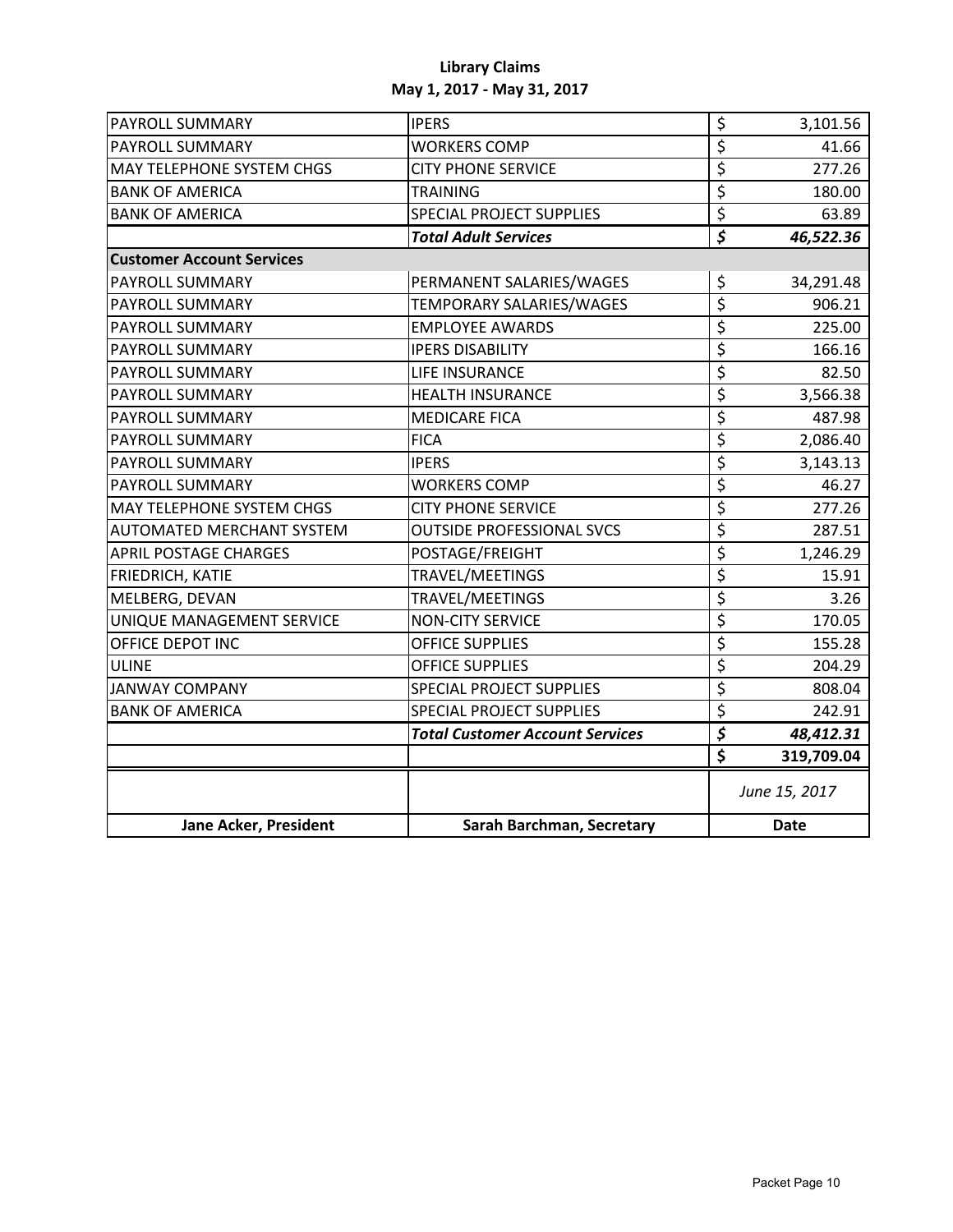# **APLFF Honor and Recognition Wall Policy**

## **BOARD OF TRUSTEES AMES PUBLIC LIBRARY JUNE 15, 2017**

Be it resolved that the Board of Trustees, Ames Public Library, accepts the terms of the Ames Public Library Friends Foundation's Honor and Recognition Wall Policy.